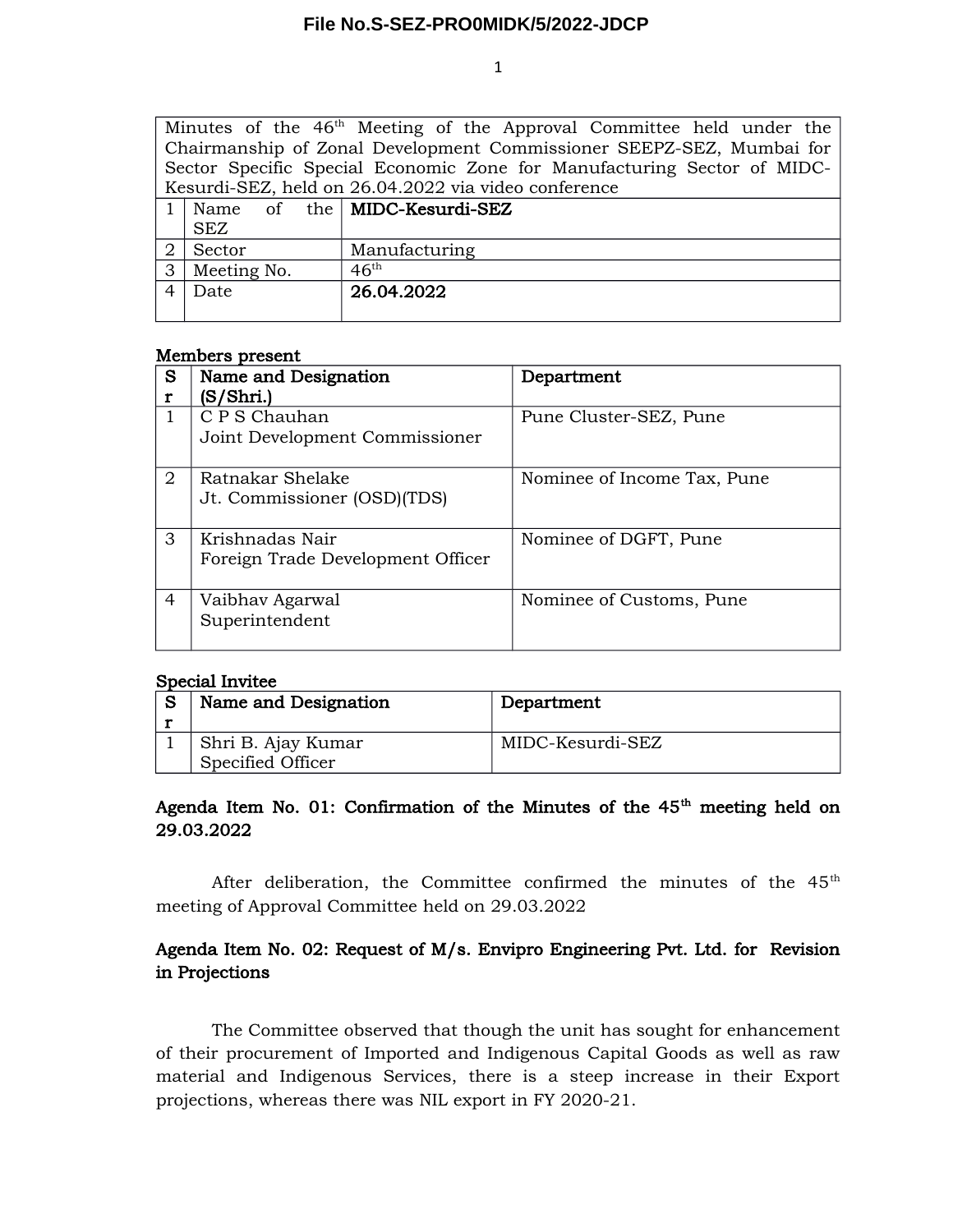### **File No.S-SEZ-PRO0MIDK/5/2022-JDCP**

2

The Unit representative explained that due to Covid-19 lockdown and restrictions, they could not manufacture or finalize any orders. The unit representative also informed that though they had manufactured goods in FY 2021-22, however due to sudden increase in the Shipping Charges, they could not clear the said consignment, and as on date they have received good orders, based on which they have submitted the revised projections for enabling them to procure additional capital goods and raw material for manufacturing of their final product.

After deliberation, Committee approved the proposal of the unit for Revision in projections in terms of Rule 19(2) of SEZ Rules, 2006, as detailed below :

|                | (Rs. in Lakhs)                                  |                |                |         |         |         |         |  |
|----------------|-------------------------------------------------|----------------|----------------|---------|---------|---------|---------|--|
| Sr.            |                                                 | 2019-          | 2020-          | 2021-22 | 2022-23 | 2023-24 | Total   |  |
| No             |                                                 | 20<br>(Actual) | 21<br>(Actual) |         |         |         |         |  |
| 1.             | <b>FOB</b><br>of<br>Value<br>exports            | 0.85           | $\Omega$       | 860.19  | 1720.38 | 3440.76 | 6022.18 |  |
| 2.             | Foreign<br>Exchange<br>outgo                    | $\Omega$       | $\Omega$       | 71.27   | 114.58  | 268.58  | 454.43  |  |
| 3.             | <b>Net</b><br>Foreign<br>Exchange               | 0.85           | $\Omega$       | 788.92  | 1605.8  | 3172.18 | 5567.75 |  |
| $\overline{4}$ | Employment (Men 80, Women 4)                    |                |                |         |         |         | 84      |  |
| 5              | Investment in Plant & Machinery / Capital Goods |                |                |         |         |         |         |  |
|                | Indigenous                                      |                |                |         |         |         | 570.98  |  |
|                | Imported                                        |                | 348.68         |         |         |         |         |  |
|                | <b>TOTAL</b>                                    |                |                |         |         |         | 919.66  |  |
| 6              | <b>Raw Material</b>                             |                |                |         |         |         |         |  |
|                | Indigenous                                      |                |                |         |         |         | 2134.01 |  |
|                | Imported<br><b>TOTAL</b>                        |                |                |         |         |         | 105.75  |  |
|                |                                                 |                |                |         |         |         | 2239.76 |  |
| $\overline{7}$ | <b>Input Services</b>                           |                |                |         |         |         |         |  |
|                | Indigenous                                      |                |                |         |         |         | 276.00  |  |
|                | Imported                                        |                |                |         |         |         | 0.00    |  |
|                | <b>TOTAL</b>                                    |                |                |         |         |         | 276.00  |  |

 $\mathbf{R}$  in Lakhsbarr (1985)